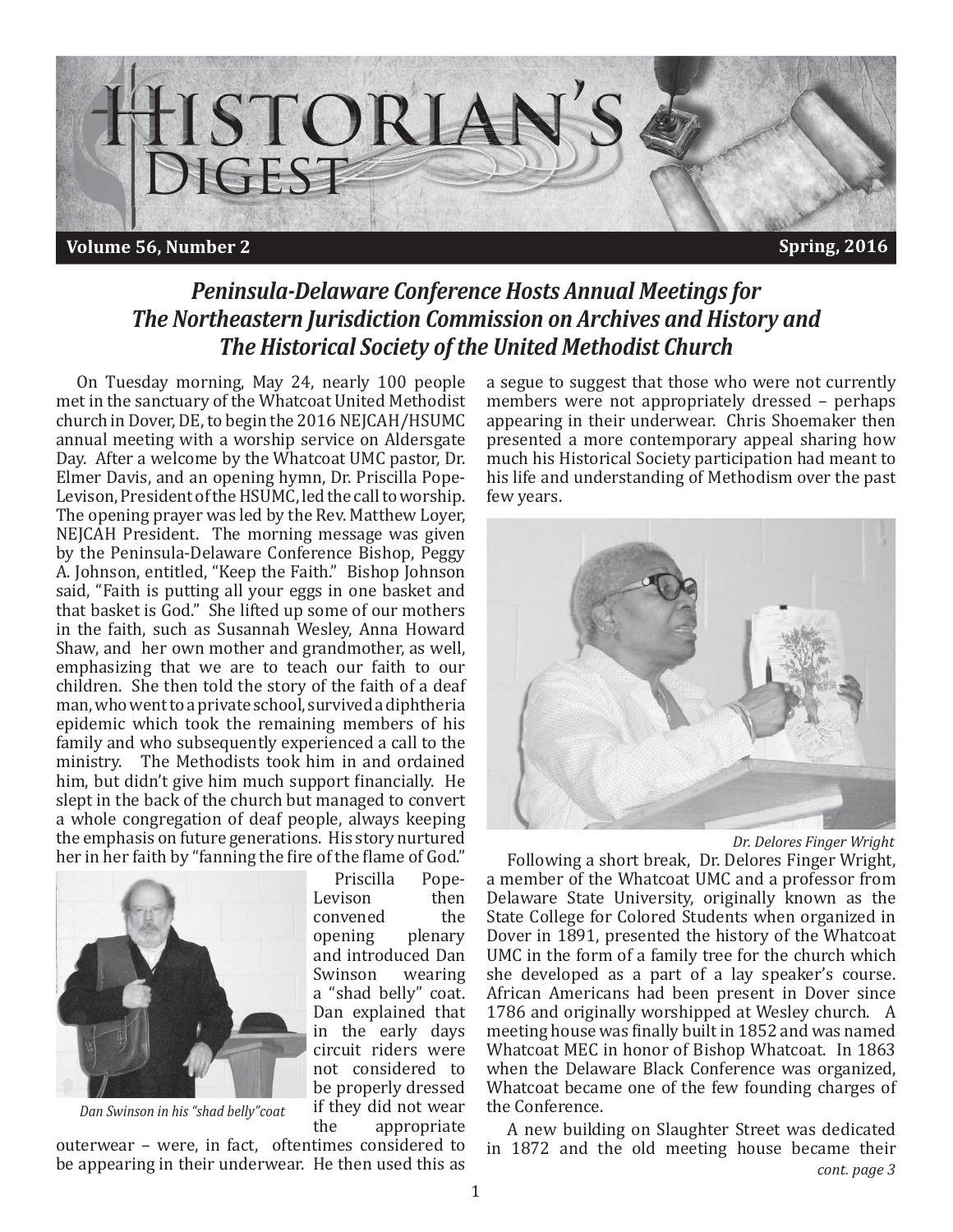#### **Historical Society of the UMC**

Ł

۸J

Priscilla Pope-Levison, President popelevison@mail.smu.edu

Dan Swinson, Vice President Chair, Program Committee djswinson7@gmail.com

Barbara Essen, Secretary barbaraessen05@gmail.com

 Kerri Shoemaker, Treasurer kerrishoe@zebra.net

Program Committee: Chris Shoemaker brothershoe@zebra.net

Philip Lawton Plawton302@gmail.com

Luther Oconer ljoconer@united.edu

Joyce Plyler joyce@charlotte.twcbc.com

Linda Schramm, GCAH Rep. lars@greatlakes.net

GCAH General Secretary Alfred T. Day atday@gcah.org

Richard Stowe, Membership Sec. 8801 W. Eucalyptus Avenue Muncie, IN 47304 rastowe@mstar.net

Patricia J. Thompson, Editor P. O. Box 538 Morrisville VT 05661 802-888-2185 pajt8817@aol.com

Please send address changes to Richard Stowe. Editorial correspondence should be directed to Pat Thompson. The deadline for submissions for the next issue is August 1, 2016.

*Historian's Digest* is published quarterly by the Historical Society of the United Methodist Church.

# *Message from the President*

Several weeks ago at the joint meeting of the HSUMC and the NEJCAH, we visited Old Union Methodist Church in Townsend, Delaware. We sat for a while in the pews and listened to the church's history from its organization in 1789, to its current building finished in 1847. We had already heard a lecture by Joe DiPaolo on one of Old Union's leading lights, Bishop Levi Scott, who is buried in the graveyard. During the Q & A following the brief presentation at Old



*Dr. Priscilla Pope-Levison*

Union, the man next to me stood up to tell us about a part of the church's history that seemed to be not as well known. The story he relayed is that Lee's Chapel, an African American Methodist church just down the road, opened their worship service to members of Old Union while the church was being renovated. His point was to underscore this occasion when blacks and whites worshipped together under one roof.

His words reminded me of another little known story of a prophetic witness by individuals and organizations within the UMC that came together to act subversively to combat systemic, racial injustice. Josephine Beckwith (1908-2008), an African American staff member for UMW, gained a vision for racial transformation while growing up in an integrated neighborhood in Kansas City, Kansas, and later as a college student, when she was active in the Methodist Student Movement's interracial meetings in the 1930s. With the combined support of blacks and whites—her Methodist Church, the largest black Methodist church in Kansas City, Kansas, and Thelma Stevens, head of the Woman's Division of the Methodist Church—Beckwith broke the color barrier in 1939 to enroll as a graduate student at the National College for Christian Workers, a training institute for women pursuing religious vocations that was run by the Women's Home Missionary Society. Beckwith's home church supplied her with a scholarship to pay the school's fees, while Thelma Stevens challenged the Missouri state law that prevented blacks from enrolling at the school. The decision handed down by the state created another barrier by allowing Beckwith to enroll but not to live on campus. White students at National College, however, devised ways to circumvent the law by inviting her to stay overnight in their rooms in order for her to attend an evening or early morning class.

 These stories of interracial cooperation among whites and blacks, local churches and the UMW leadership, inspire those of us who hear the stories today to join forces, not only to protest systemic injustice but also to work around it en route to dismantling it bit by bit, opportunity by opportunity, like the Hebrew midwives, Shiphrah and Puah, who confounded an Egyptian pharaoh in Exodus 1:15-22. These little known stories of Lee's Chapel and of Josephine Beckwith—and the company of saints who collaborated with them in the cause of liberation—represent the best of United Methodist history and promise the best for our future.

— Dr. Priscilla Pope-Levison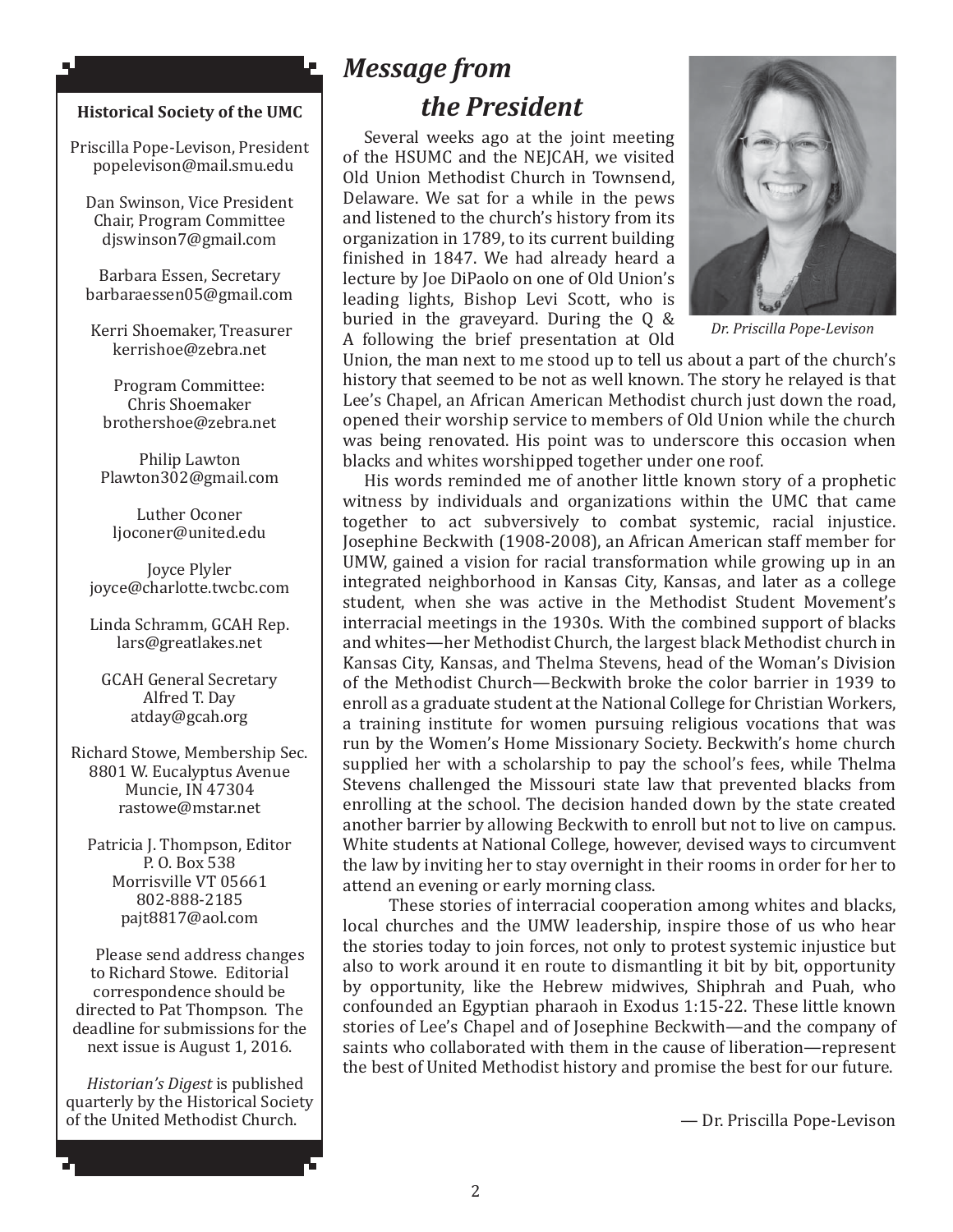#### *cont. from page 1*

first parsonage. The church continued to grow and develop until 1953 when Dr. Wright reported that the congregation began to experience many struggles which continued over the next 20 years. However, they were "determined not to let the church die, and that faith and hope would be the victors." The Lowan Pitts Day Care Center was established in 1969 and in 1970 construction began on the Whatcoat Apartments – a complex of 78 units for low-income families funded by HUD. In 1976 a dream for a new building was realized when new construction took place at the current Saulsbury Road site. Since that time the church has developed the Ruth N. Dorsey Relief Shelter, initiated the Bessie McDowell Scholarship program, started a food pantry, clothes closet and soup kitchen, created Whatcoat Social Services to assist the homeless and developed a summer day camp for children of the community, among a number of other programs. Dr. Wright ended her history with the words, "After 163 years Whatcoat's rich history in service to God and humankind is the reason why 'All Roads Lead to Whatcoat.'"

Following lunch the Rev. Joseph DiPaolo, the newly elected President of the NEJCAH, presented a paper entitled, "Wide Views and a Loving Heart," *The Life and Ministry of Bishop*  Levi Scott (the first native Delawarean to be elected Bishop). DiPaolo began by pointing out that because Bishop Scott was a contemporary



*Bishop Levi Scott*

of Bishop Matthew Simpson, who had become the dominant figure in Methodism for the mid-19th century, Scott has, in fact, been all but ignored by Methodist historians. "Apart from a biography published by his son-in-law three years after his death, and a few contemporary sketches and tributes, there has been not a single serious article or book written to explore Scott's life and ministry during the last one hundred and thirty years." Yet, DiPaolo argues, Scott deserves a place alongside Simpson for helping to shape Methodism during this period, especially as it struggled with the empowerment of African American preachers and churches.

Levi Scott was born in 1802 in Odessa, DE, the youngest of three children. He grew up on a farm and his father became a Methodist preacher, though he died an early death, barely a month into his first appointment in the Philadelphia Conference - when Levi was but 8 months old.

Growing up without a father, Levi's mother, Anne, became the principal spiritual influence on his life, singing a hymn, saying a prayer and reciting the Lord's Prayer every evening when she put her three young sons to bed. And Sunday morning worship at the Union Chapel in Odessa was non-negotiable.

Scott experienced his true spiritual awakening, however, in 1822 under the influence of a Presbyterian preacher named Ogden, who came to town to hold weeknight preaching services at the local schoolhouse.

Although this led to a change in his ways as he began earnestly seeking after a saving faith, it was not until October of that same year that a real breakthrough came when he attended a prayer meeting at the home of Isaac and Betty Carter, a free black couple who lived about two miles from Scott's home in a neighborhood known as Fieldsborough. During this time it was not unusual for blacks and whites to worship together and even participate in integrated class meetings. The Carters, at the time, were also members of the Union church.

Betty Carter was leading the meeting and after visualizing the story of the woman who touched the hem of Jesus' robe and found healing, Scott imagined himself reaching out and doing the same. Scott then immersed himself in the Methodist faith, joining the Union church and participating in the Fieldsborough class meeting.

Experiencing a call to preach, Scott received his exhorter's license in 1823 and a license to preach in 1825. He became a full-time itinerant preacher in the Philadelphia Conference in 1826, was admitted into full membership in 1828, and ordained elder in 1830.

While serving his first full-time appointment as preacher-in-charge, at West Chester and Marshallton in Chester County, PA, one of his converts in Marshallton was John Inskip, who would later become a prominent Methodist minister and a well-known leader in the post-Civil War Holiness Movement. A book of Scott's sermon briefs at Barratt's Chapel reveal Scott "to be thoroughly Wesleyan, emphasizing the need to respond to the gospel with saving faith and to be sanctified by the Holy Spirt."

While serving in Philadelphia, Scott married Sarah Ann Smith on November 22, 1830. They had seven children, five of whom pre-deceased them, and Sarah Ann herself was plagued with chronic health problems.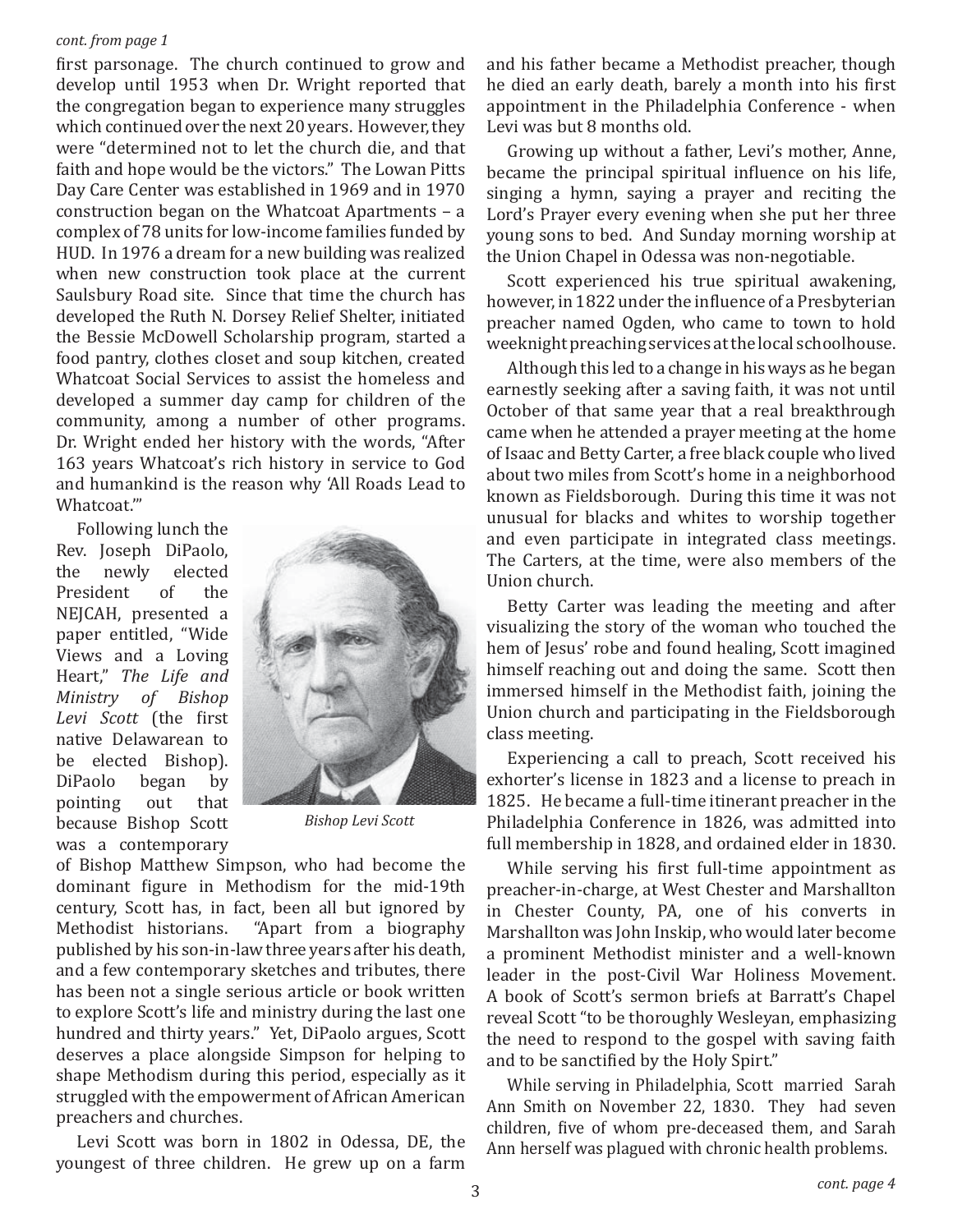

*Rev. Joe DiPaolo at Sarah Scott's grave at Old Union Methodist church.*

In 1834 at age 31, Scott was appointed as Presiding Elder of the Delaware District, then served churches in Newark, NJ, and Philadelphia.

In 1840, however, he left the pastoral ministry to serve as teacher and administrator at Dickinson College in Carlisle, PA, as well as becoming the principal of Dickinson's grammar school, then a preparatory institution for those seeking admission to the college.

He then returned to the pastoral ministry in 1843 to serve Union MEC in Philadelphia, the largest congregation

in the conference. Two years later he was appointed as Presiding Elder for the South Philadelphia District. He became particularly interested in the John Wesley MEC, the only black congregation on his district, which had split a few years before with a number of the members leaving to become a part of the AMEC. The existing members were left with an unfinished building and a \$2,000 debt. Scott, as a result, issued an appeal in the New York based *Christian Advocate*, asking for assistance for the church. This church eventually evolved into today's Tindley Temple in Philadelphia.

At the 1848 General Conference Scott was elected Assistant Book Agent for the MEC, along with George Lane, who was the Book Agent.

Finally in 1852 Scott was elected Bishop on the first ballot held on Tuesday, May 25 with 113 votes, along with Matthew Simpson (110), Osmond C. Baker (90 votes) and Edward P. Ames (89). During this time he would undergo the rigors of travel from one end of the country to the other and even to another continent, as bishops at this time were not assigned to geographic areas. This would result in an exacerbation of his previous health problems which had plagued him from an early age. Despite contracting what was

probably malaria while in Liberia, he still managed to function successfully until his retirement in 1880.

The issue of slavery, of course, was facing the entire nation at that time and had already split the church. Of the four bishops consecrated in 1852 Scott was the only one raised in a slave state – yet slavery in Delaware had evolved somewhat differently there than in other states, and it was already withering even in Scott's youth. In the Delaware that Levi Scott knew growing up blacks and whites, slaves and free, worked and lived and worshipped in close proximity, developing complex, even intimate relationships across lines of race, as Scott's conversion story demonstrates. Scott's experience growing up gave him great empathy for the slaves, yet he did not embrace "modern abolitionism," at least in the terms of those aligned with William Lloyd Garrison and his movement.

In the meantime the American Colonization Society had been founded in 1816 and between 1820 and 1860, some 10,000 African Americans relocated to Liberia. For many anti-slavery whites colonization offered a way to demonstrate the capacity of African Americans for self-government and the obligations of full citizenship, free from the fetters of slavery and discrimination so endemic in America. Bishop Scott was a strong supporter of the movement.

DiPaolo stated, "However we evaluate Scott's support of colonization, there can be no question of his concern for and commitment to the men and women of color who emigrated to Africa."

One of Scott's first challenges as a newly elected bishop was a transatlantic trip to Liberia in order to superintend the church's mission conference there, becoming the first American bishop to visit Liberia. As a result of his strong advocacy the 1856 General Conference created Missionary Bishops to allow the Liberian Conference to elect its own episcopal leader rather than continue to be under the leadership of white men from America. Thus, in 1858, the Rev. Francis Burns was elected the first African American bishop in the MEC.

On August 5, 1857, Bishop Scott convened a "Conference of Local Colored Preachers," at Zoar MEC in Philadelphia with 19 black preachers present for the two day conference, the first such conference ever held. Seven years later, in 1864, after General Conference finally authorized the organization of mission conferences for their African American members, Bishop Scott convened the first official session of the Washington Conference on October 27 at the Sharp Street MEC in Baltimore, MD. This would be the first time that black preachers would be welcomed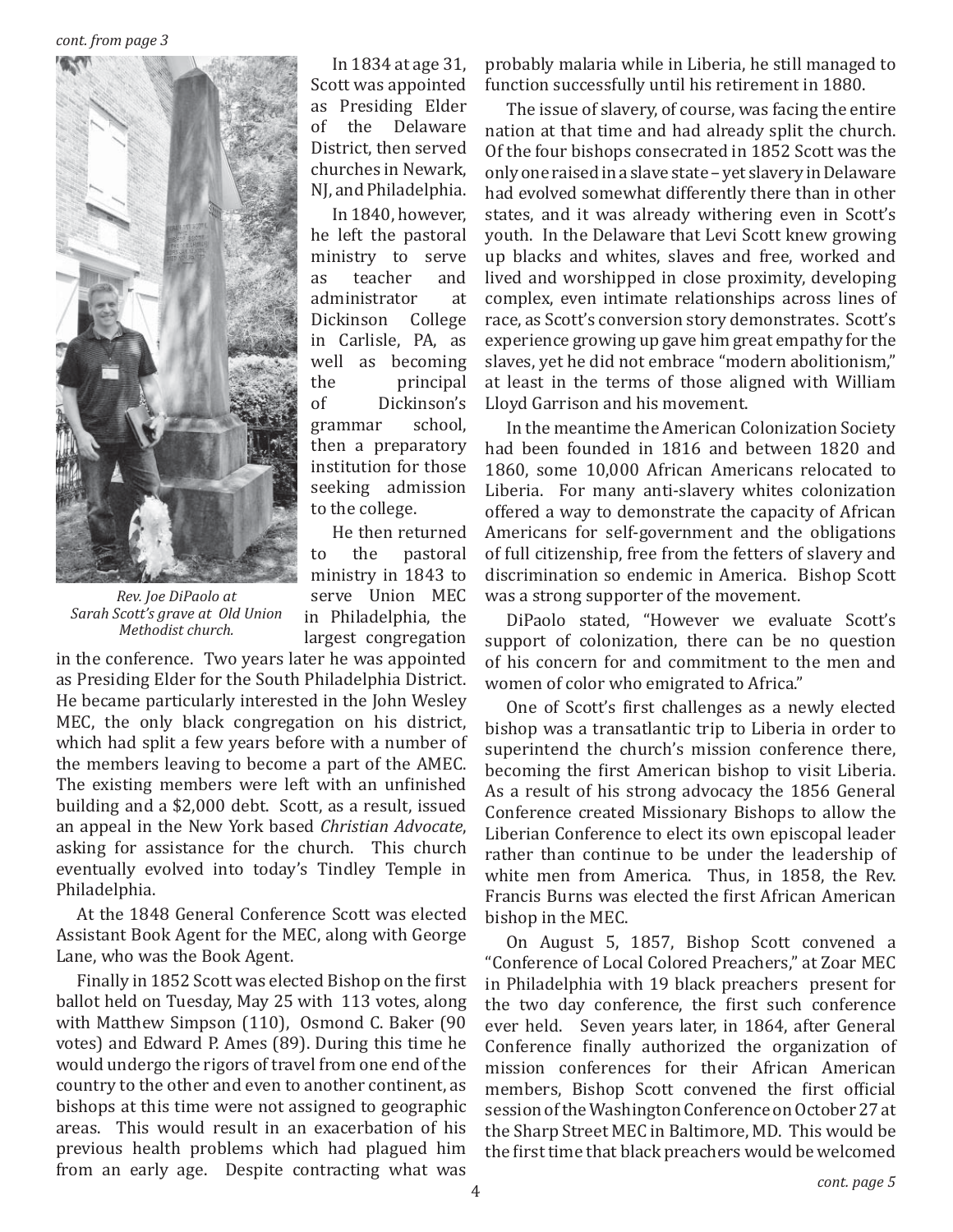*cont. from page 4*



*Bishop Francis Burns*

as members of an annual conference in a former slave state. (The Delaware Conference had been organized prior to this in July but in Philadelphia.)

Bishop Scott continued to support the newly developed Black Conference, presiding over many of the sessions of both the Washington and Delaware Conferences. On

Christmas Day, 1867, he organized the Centenary Biblical Institute in Baltimore for the education of colored ministers, which eventually developed into Morgan State University, the largest historically Black university in Maryland.

Bishop Scott's wife, Sarah Ann, died in 1879 and he retired at General Conference the following year, suffering a stroke on his way back home. He died at his home in Delaware on July 13, 1882.

This is just a brief summary of DiPaolo's outstanding presentation on Bishop Scott which goes a long way towards establishing his well-deserved place in American Methodist history. Watch future issues of *Methodist History* for an expanded version of Rev. DiPaolo's presentation.

Following dinner the HSUMC Awards were presented. Pat Thompson presented the 2016 Ministry of Memory awardee, the Rev. Philip Lawton from the Peninsula-Delaware Conference. Phil has been a member of the Peninsula-Delaware CAH for more than 30 years, including serving as the chairperson. He co-authored with Barbara Duffin a history of the conference entitled, *Cultivating the Methodist Garden*. He is currently the conference Historian and has been a long-time volunteer at Barratt's Chapel.

Phil served as the Vice-President of the NEJCAH from 1996-2000, then as President from 2000-2004. In his capacity as President he became a member of GCAH and served on that commission for eight years. During that time he also became active with the HSUMC, serving as their first webmaster, then membership secretary, and currently is a member of the Program Committee. Phil is a great example of an individual who has been involved in the United Methodist historical community for many years at the conference, jurisdiction and general church levels.

Linda Schramm, the chairperson of the Saddlebag Selection Committee, then announced the winner of the 2016 Saddlebag Selection – *Methodism in the American Forest* by former HSUMC President, Dr. Russell E. Richey. Richey is Dean Emeritus of Candler School of Theology and William R. Cannon Distinguished Professor of Church History Emeritus, Emory University,

Richey began by pointing out how the hymns in early Methodist hymn books focus on everyday events in the life of the people but also point to the world beyond.



*Phil Lawton receives Ministry of Memory Award from HSUMC President, Priscilla Pope-Levison*



*President Priscilla Pope-Levison and Chairperson Linda Schramm present the Saddlebag Selection Award to Dr. Russell Richey*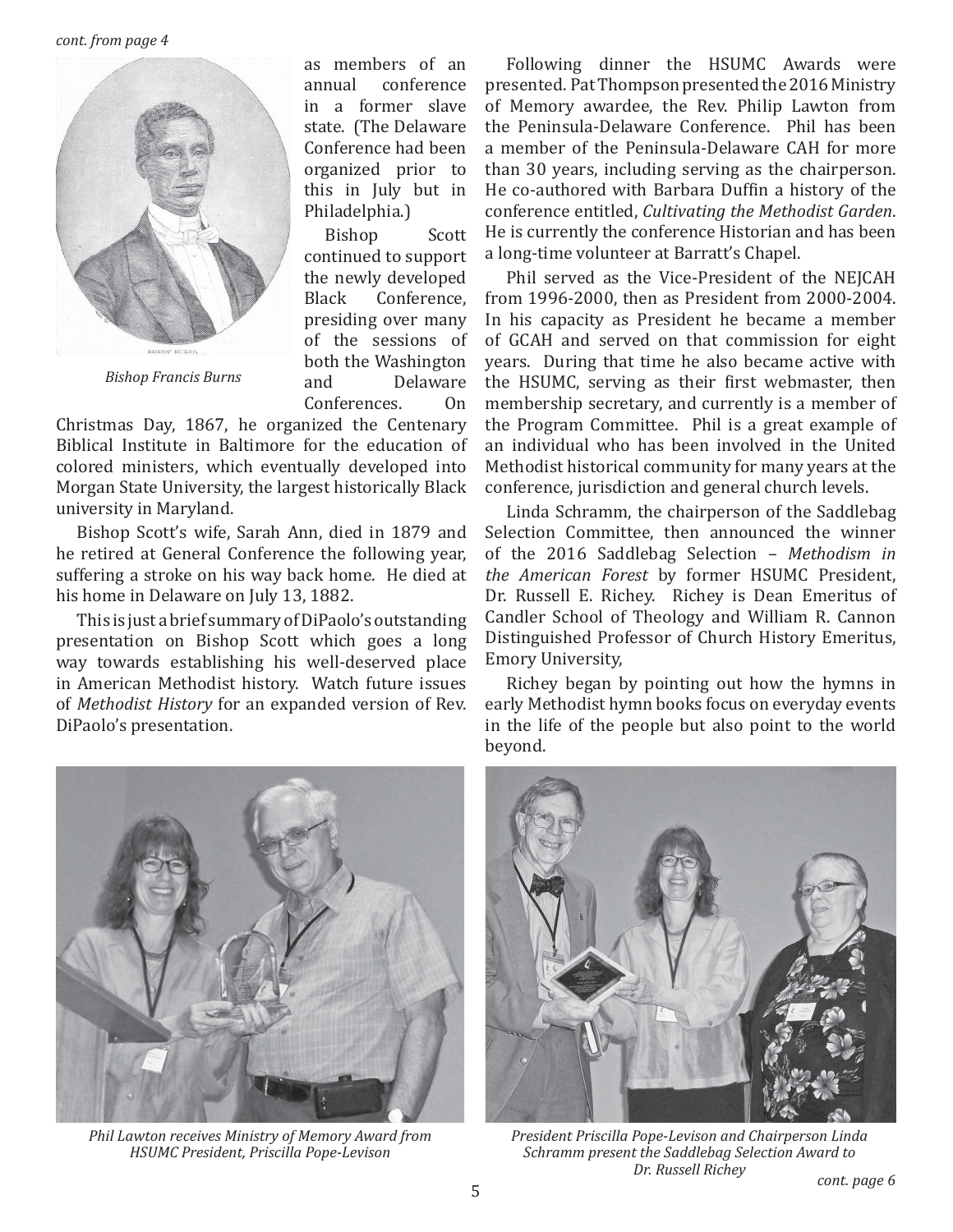#### *cont. from page 5*

He asked us to read together the words of one of those hymns in which he had highlighted some of the words: sky/peace/earth/creatures/kingdom/flesh/ nature/year/world/prince/nations/servants/peaceable/reign/alarum/war/sound/trumpet. He noted that this was typical of the hymns which appeared in the *Pocket Hymn-Book* which many Methodists would have carried with them. "The hymn's verses reverberate with creation and nature words BUT point beyond this world to that to come. 'Nature,' employed twenty-eight times, referenced divine, human and world reality but even in the latter instances typically pointed to the world to come." These words speak of not just living through but seeing beyond nature – not just sanctification but glorification.

Richey noted how research has changed with the dawn of the electronic age and how his book came out of an electronic word search. It is one thing to get the book out of the library and see it in its original format, but is also amazing what you can find through an electronic word search – sometimes the allusions are buried and hard to find.

He then went on to describe how the Methodists were really ahead of their time with a three-fold sense of the "forest:"

1) As a woodland preaching place under the trees. When British Methodist preachers arrived and started preaching "in the field," they soon realized that folks couldn't tolerate the hot, bright sun and moved into a stately cathedraled forest or under an oak's embracing branches.

2) As a place where preachers went to read and study and pray – in part, because they often boarded with families which provided little in the way of privacy and solitude.

3) Finally, as the "wilderness" full of dangers, some life-threatening, some a challenge.

Camp meetings became an obvious living out of this Methodist spirituality. Often held in a grove of some kind, and focusing on the world at hand and the wellbeing of the church but also living now for the days to come – seeing through the trees to the heavenly beyond. Richey's book can be purchased from Cokesbury or Amazon.

 Wednesday was our tour day and the weather was beautiful, the hospitality was gracious and the food, delicious. We began the day with a driving tour of Methodist related sites in Dover, including Wesley College, Wesley UMC, and the cemetery containing the gravestone of Bishop Richard Whatcoat and the building which housed the first Whatcoat church. Leaving Dover, we made our way to Barratt's Chapel,



then an opportunity to explore the museum located at the Chapel and the adjacent cemetery. Barratt's is the oldest surviving building originally built for use as a Methodist church. We then boarded the buses for

*Bishop Richard Whatcoat's Grave*

Odessa and Old Union Church, the home church of Bishop Levi Scott, where he and his wife are buried.

Historian Michael McGrath gave a brief overview of the church. At the 2015 Peninsula-Delaware Conference the church was approved as an official historic site of The United Methodist Church. The Rev. Fred Day, General Secretary of GCAH, presented the official historic marker #512 to members of the Old Union Church Society. Moving out side Rev. Day then laid a wreath at the grave of Bishop Scott.



*Fred Day and Members of the Old Union Church Society with Historic Marker*

Lunch was served at Ebenezer UMC in Delaware City after which we made our way to the entrance of Fort Delaware where we boarded a ferry that took us out to the Fort. Once there we were met by Rev. Isaac W.K. Handy, D.D. (aka the Rev. Fred Seyfert,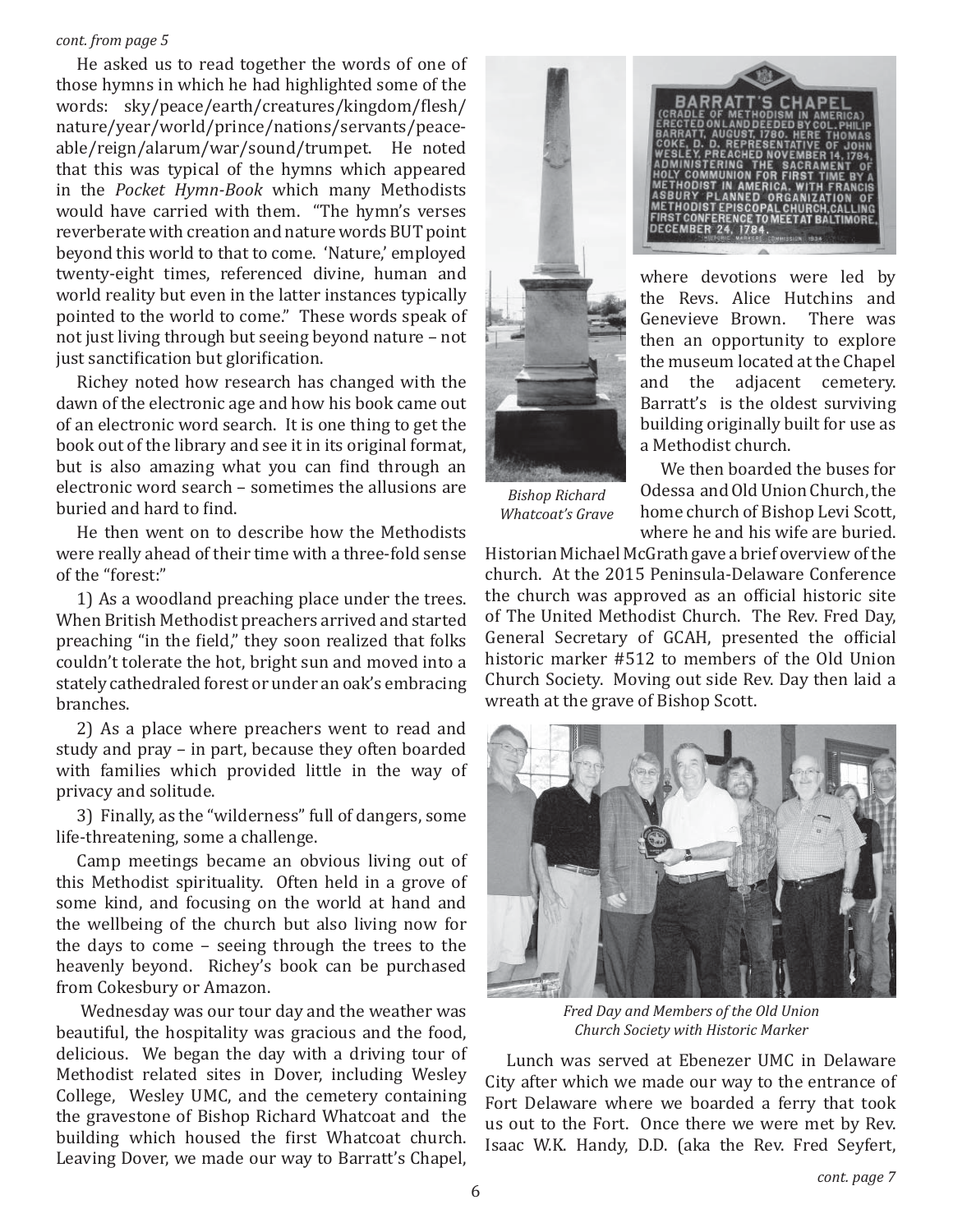*cont. from page 6*



retired member of the P-D annual conference) a Presbyterian minister who was arrested and kept a prisoner because he refused to sign an oath of allegiance to the Union, as were many preachers from "border states," who refused to do

the same. Chaplain Handy kept a diary and smuggled pages of the diary out of the Fort through friendly guards. He also spoke of the Rev. Elon Jones Way, Post Chaplain, who had twice been pastor at Delaware City

MEC and enrolled in the War as a chaplain. 33,000 men were held prisoner here; 3,000 died and were buried at Finn's Point in New Jersey due to the high water table on the island.

Following Chaplain Handy's presentation we had the opportunity to explore the Fort and its many exhibits.

Dinner was served at historic Asbury UMC in Symrna [Duck Creek] and we returned to Dover well fed in many ways.

A summary of the HSUMC annual meeting and our annual budget will be presented in the summer issue of *Historian's Digest*.

## Report from our General Secretary Re: Actions Taken at General Conference

GCAH Members and Friends:

*Chaplain Isaac Handy (aka Rev. Fred Seyfert)* 

The final gavel has come down on the 2016 General Conference. I am pleased to report GCAH is in great shape for moving forward. All the legislation the Commission put forth or in other petitions which named GCAH came out just as we would have hoped!

- 1. **Plan UMC Revised**, the restructure proposal that would have aligned GCAH with GCFA was defeated in committee. Other attempts to structural overhaul, realigning GCAH elsewhere and consolidating GCORR and COSROW, were referred to the Connectional Table, Standing Committee on Central Conferences, and GCFA for report to the 2020 General Conference.
- 2. **GCFA's attempts to move responsibility for collection** of the majority of archive materials now sent to GCAH to individual agencies was defeated in committee.
- 3. **Legislation allowing permissiveness to annual conference Commission on Archives and History** (from "shall" to "may") was defeated in committee
- 4. **GCAH sponsored legislation adding three new Heritage Landmarks:** Gulfside Assembly, Pearl River sites (Mississippi) and The United Methodist Building in Washington, DC was approved on the Consent Calendar. *cont. page 8*